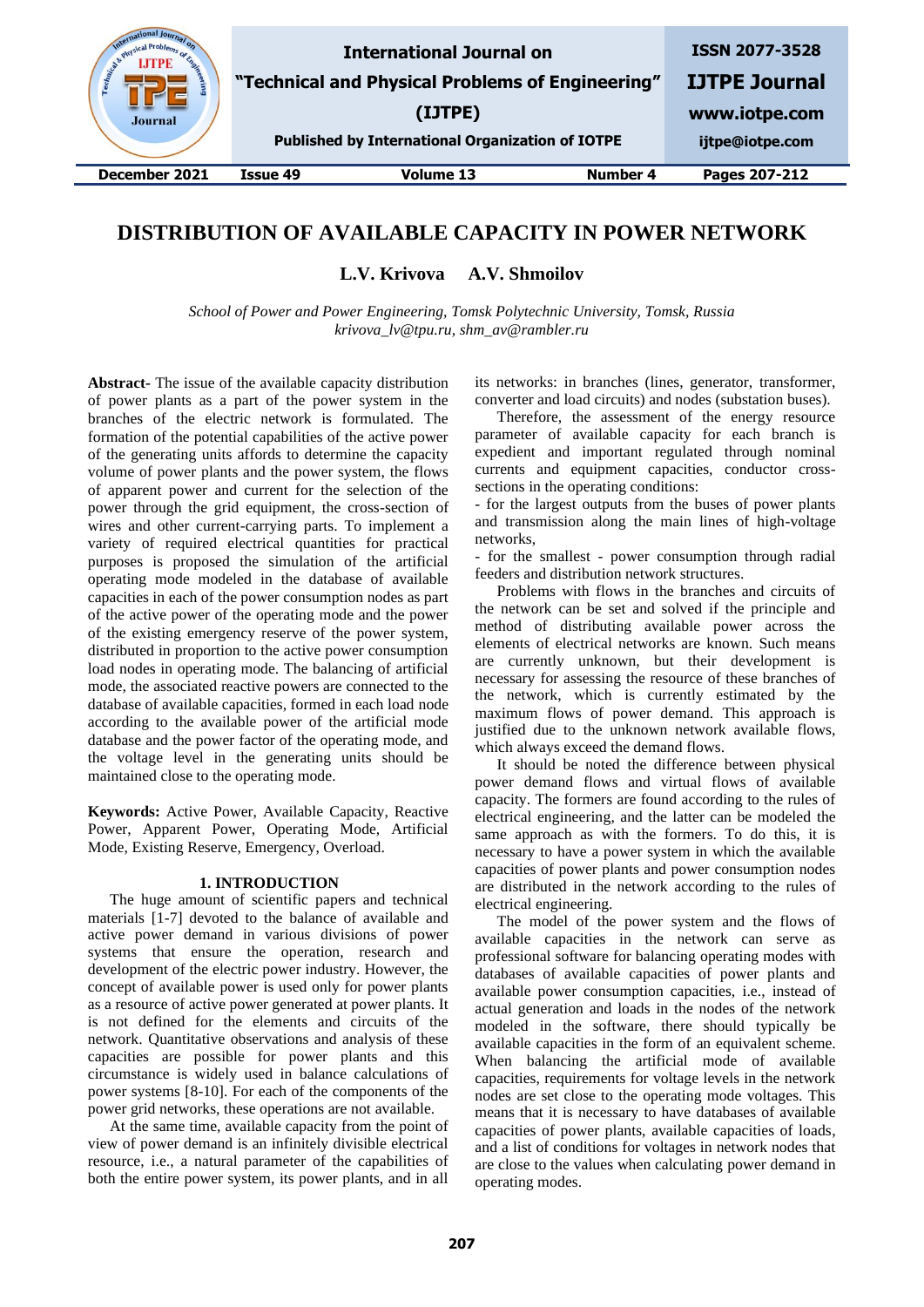The formation of databases of available capacities of power plants and power systems is practically carried out by summing up the nominal active capacities of units minus repair and other special types of reserves. Similarly, the active capacities of the load nodes are summed up. The difference in these total capacities is determined by the existing emergency reserve, which is distributed proportionally to the active capacities of the load nodes of the operating mode network. The distributed reserve is added to the active load capacities of the operating mode nodes. As a result, a database of available capacities of power consumption nodes is formed, which is used to calculate the artificial mode for the distribution of available capacities in the network branches of the operating power system with the existing emergency reserve.

### **2. AVAILABLE CAPACITY**

The available capacity of each power plant provides the active power at load nodes of consumers required from it, and some reserve as a source of electricity, which covers the actual active power demanded from the power plant and there is some reserve for unforeseen needs due to emergency and planned repairs of power equipment or a rapid increase in the load. The available capacity, together with the accompanying permissible reactive power, is used to determine the total current and total power transmitted from the power plant to the grid. In power station networks and adjacent areas of the power system, the concept of available capacity is usually more and more lost as having less and less relation to each specific power plant by this indicator, the active power in the power flows of the network and consumers is formed from the capacities of different power plants. In other words, the formation of available capacity in the branches and consumers of the network from many or all power plants of the power system is more complex and meaningless from the point of view of the initial determination of this power from a specific power plant.

However, another approach is also possible to consider the available capacity, which is formed in the branches and nodes of the network from the available capacity of many power plants. This approach is based on a more extended concept of available capacity, summed up in the branches and nodes of the network from a number or all power plants of the power system. This extended concept is new with respect to the available capacity of each power plant, but essentially the same for the components of the network in terms of the resource relative to the usual widely used current or actual power demand of operating modes.

The available capacities of power plants summed up in the branches and nodes of the network, if necessary, together with the associated reactive capacities, are practically a resource for power flows in the elements and nodes of the network, therefore it is very important and necessary to determine the cross-sections of overhead transmission lines, cable cores, capacities of transformers and autotransformers at substations, to clarify and substantiate the available capacities of power plants, i.e. it

allows engineering selection of the named parameters and materials are used, equipment, the structure of power plants. Moreover, the distribution of the available capacities of power plants along the branches of the network in the form of summable parts from each power plant is quite possible.

The distribution model according to the rules of electrical engineering with the required excess of the active capacity content of the initial data, as is the case when calculating the flows of power demand in operating modes, successfully balanced with another excess of the total active generation of the total load by some simply achievable amount. In the case of an artificial mode of available capacity, the load of network nodes, according to the logic of the power balance, should include an emergency reserve both in the whole power system and in each load node.

A procedure is possible when the initial load data must be specified in a natural form, i.e., how to calculate the operating steady-state conditions that is called dynamic process. It is implemented in the operating mode, when in an unforeseen, for example, an emergency, local and system controls provide the required additional flows of active power from the provided reserves of power plants in the network elements and pass them to the place of increased consumption. In such a situation, in the mode with the available capacities in the generating units and the actual active powers in the load units, the switching in the network, causing an emergency situation, must additionally be taken into account.

Each network element in the operating modes generates, transmits, or receives the desired active power which, in any part of the network in accordance with the rules covered electrical generation sources forming part of the active (the available) power in the grid. In accordance with these rules, the process of distribution of the actual active power as part of the available power of power plants is accompanied by flows of reactive power and voltages in the space of branches and in the nodes of the network. In an unforeseen emergency, for example, local and system controls provide the required additional flows of active power from the provided reserves of power plants in the network elements and pass them to the place of increased consumption.

At the same time, the processes take place with more intensive involvement of regulatory funds, but also according to the rules of electrical engineering, which means with reactive power flows and voltage values on the network elements, and both the actual and the reserve active power of the units are distributed over the network, which together forms the available power of the plants.

Consequently, both additional and in general the available capacity of power plants is basically distributed among the network elements in almost the same way as the actual capacity of operating modes. The voltages on the network elements may be different within the permissible limits, but for the specificity and unambiguity of the correspondence of the modes with the actual and available capacities, it is advisable to set the voltages on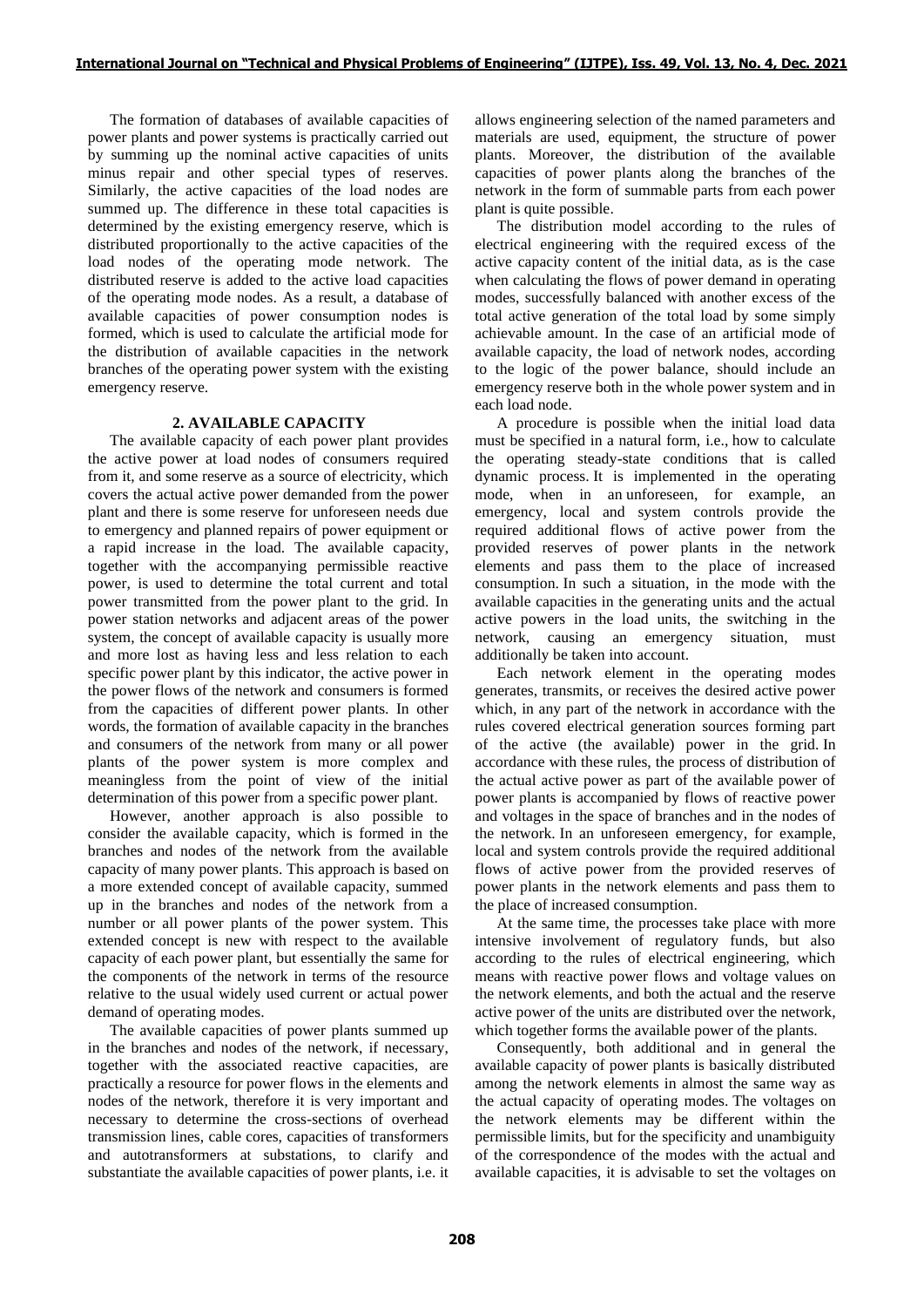the branches the same as they were in the calculations of the operating modes. In order to normally ensure the distribution function of available capacities without overloading, along with an increase in reserve capacities at power plants, when designing and building a network, they provide for increased cross-sections of line wires and throughput capacities of transformers and autotransformers - the costs of related activities in the surrounding network. In general, the available flux power in each circuit (branch) must exceed the actual or current active flux power. But how much should be provided for strengthening the circuit and increasing the reserve capacity of power plants, as power flows under operating conditions are constantly changing.

A simple and logical answer in the case of a deterministic solution to the issue may be to consider several options and find the maximum-limiting value of working, available and emergency power flows in order to choose an option to avoid overload. But not only power plant units, but most likely the cross-sections of the wires of the lines and the throughput capacities of the transformer branches of the network area, covered by the process of increased power flows.

This decision could be final, but ineffective, since the maximum limit value may be rare. Consequently, to prevent a possible excess of the value of the maximumlimiting mode, large, poorly used, unnecessary funds will be required, spent on strengthening the electrical circuit (branch) and other measures in the network surrounding each circuit of interest. To some extent, the solution of the above and similar issues can fundamentally be facilitated by the use of modern energy software computational complexes for the parameters of electrical networks modes, which make it possible to quickly perform the required numerous calculations of both operating modes and modes with available capacities, as well as practical expert analyzes and conclusions based on the calculations.

Professional software can be used to calculate both the actual power flows of the operating modes for which they are intended, and for the available or resource quantities with the features of the initial data, consisting, as a rule, in the increased values of the powers of the load and generator units in comparison with the operating modes. Due to this, the calculation results should be considered as resource or disposable values in comparison with the results of the previous operating mode. If in a particular circuit there is an excess of the available power over the actual one, then this information is evidence of the correct balance of power in ensuring electricity consumption, at least in this operating mode and the corresponding mode of available capacities. In this case, expert recommendations are applied to the possibility analysis of using the obtained ratio of the available and actual active power in this circuit. Otherwise, expert recommendations should be adopted on changing the initial data of available capacities at network nodes and calculating new modes of available capacities in the network branches, including the circuit required to be analyzed.

### **3. PRACTICAL IMPLEMENTATION**

In the calculations, the available power refers to the resource active power of units, power plants, and power systems, which would manifest itself in conditions of electrical voltages in the nodes that took place in the actual operating mode of each unit, but when its active available power was issued. From the point of view of each linear circuit (branch), the resource is determined by the cross-section of the wires, which in its turn is determined by the economic current density and the total current due to the flows of active and reactive power at the given resource (available) active powers and voltages of the load and generator nodes of the network. The throughput power resource of each branch of the transformer and autotransformer is formed by the total power flows through the branch also at the given resource (available) active powers and voltages of the load and generator nodes of the network and at the regulated (actual) voltage of each output of the transformer (autotransformer). The resource available power of each power plant is formed by the flow of the limiting active power through its buses at the given resource (available) active powers and voltages of the load and generator units of all other power plants in the initial operating mode.

Thus, three problems of operation and future development of power systems and power supply systems are formed and solved:

- the required determination of the total throughput of transformers and autotransformers of substations,

- the required total current and cross-section of wires and cores of cables of lines and network feeders,

- the required available capacity of power plants.

It should be noted that the interaction of the actual and available capacities in their pure form takes place only as part of the third task of determining the coverage of the available power of power plants of their actual active load at voltages at the outputs of the units in operating mode. For transformers and autotransformers of substations, the interaction of complete information of the actual and available capacities are required, which are determined, respectively, by the actual and available flows of active and reactive powers falling on the branches of selected transformers and autotransformers.

As for the wires cross-sections of lines and feeders, it is not required that the capacities correspond, but the calculated (actual) and received (available) crosssections, which interact through the total actual and available currents, which in turn are associated with the total actual and available powers flowing through the wire's branches. Wire cross-sections are determined by dividing the available total current by the economic current density for the accepted wire material.

The functional dependences of the total powers for transformers (autotransformers) and currents for wire cross-sections are determined by additional calculations through the flows of actual and available active and reactive powers in the transformer (autotransformer) branches of the network. Reactive quantities are the initial part of apparent powers and currents naturally accompany electrical modes.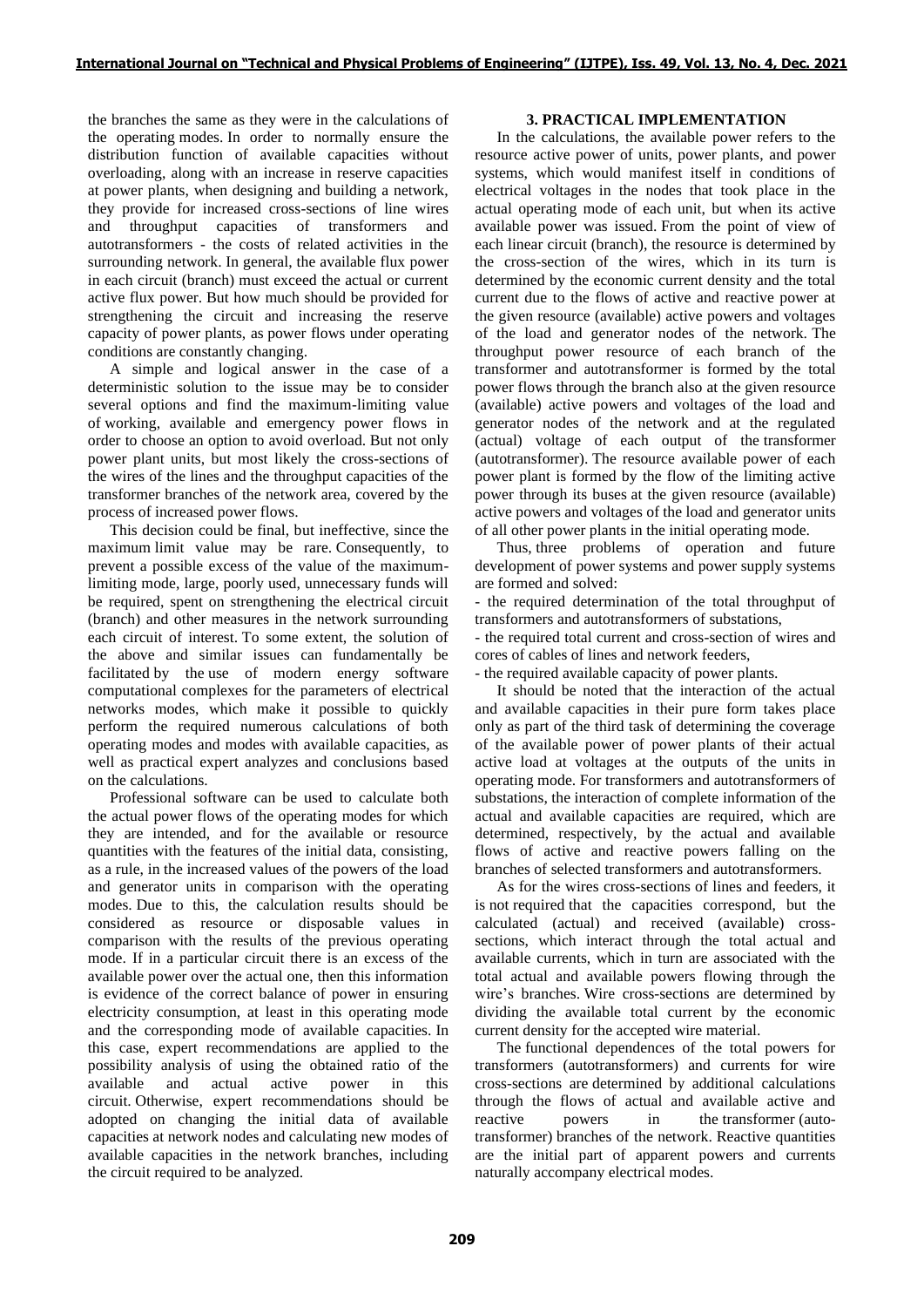Therefore, the determination of the parameters of modes with available capacities is also accompanied by reactive quantities, which in a number of cases may be appropriate to assign the name available.

Thus, the required content of the initial data of the artificial mode of available capacities should ensure an increase in the active capacities of the load nodes of the operating mode by the amount of the existing reserve that decreases on each load node - to form a database of available capacities for load nodes. This is done by a sequence of operations:

1) the operating mode is calculated with the specified active powers of the load nodes and the sum of these specified capacities is the total active load capacity of the power system,

2) the available capacity of the power system is calculated as the sum of the nominal capacities of the units,

3) the existing total reserve is determined as the difference between the available power and the total active power of the load of the power system in the operating mode,

4) the existing total emergency reserve of the power system is found as the difference between the total existing reserve of the power system and repair and other special types of reserve normalized by the available power of the power system, which is distributed according to the specific weights of the active power of the load nodes (proportional to the active capacity of the load nodes) in the operating mode, forming a system of emergency reserves in the load nodes,

5) in case of distributed generation and there is a reasonable need to take it into account, the total value of its available capacity in the power system is distributed according to the specific weights of the active power of the load nodes in the operating condition and is added accordingly to the emergency reserve of each load node, forming a complete emergency reserve of this node, similarly, the reserve power provided by neighboring power systems can be taken into account,

6) the received capacities of the full emergency reserve in the load nodes are summed up with the active capacities, which determines the formation of a database of available capacities of the load nodes.

According to the received database of available capacities of load nodes, databases of associated reactive powers of load nodes, or voltages of load and generating nodes can be formed. It is advisable to leave the ratio of the associated reactive and available active power in each load node the same as it is in the operating mode.

The generated database of available capacities of load nodes together with the database of associated reactive powers allows to calculate the artificial mode of available capacities with the existing reserve in the power system and thus obtain the flows of available capacities of power plants in all branches of the power system. Since the flows of available capacities in the branches are accompanied by flows of reactive powers and voltages in the nodes, the flows of total available currents and capacities necessary to solve the problems of choosing

the cross sections of the transmission lines wires and the capacities of transformers and autotransformers can be determined. The total flows of generating branches of the artificial mode of available capacities are also useful for adjusting the composition of generating units and capacities of power plants.

The analysis showed that for the processes that ensure the production and distribution of available capacity for consumers, different models can be proposed. However, the most logical and adequate model is similar to the one considered for the actual operating steady-state modes, which is based on the physical representation, similar to the actual power flows in the network components according to the laws of electrical engineering, taking into account the limitations inherent in the operation regulations and the characteristics of the dynamic elements of the power system. This model has no obstacles to its implementation according to the steadystate algorithm using the same industrial software for calculating the parameters of the actual steady-state modes.

The initial data required for this purpose are the active available powers in the form of constant magnitudes and voltages in the load nodes close to the operating mode voltages, similar active available powers and voltages of the generating units, i.e., power plants with the capacity of the units, varying within the permissible limits according to the conditions for exceeding the available capacity in the branch of the network of interest. Natural functional dependencies in these calculations, issued by the software package, are the flows of available active and associated reactive powers, and their derived total powers and currents in the circuits (branches) of the network by the named tasks of determining the power of transformers (autotransformers) and wire cross-sections of the lines are calculated according to the rules of electrical engineering.

If the available parameters exceed the actual ones, the first ones can be considered as satisfying the requirement with a margin in the operating steady-state mode for choosing the rated power of transformers (autotransformers), the cross-section of the wires of the lines, but to what extent it is impossible to answer unambiguously without an expert opinion. To simplify such an assessment, it is possible to set the numerical value of the margin of the available parameters values relative to the actual ones, for example, not less than 20%. But the set numerical value is unlikely to provide an objective assessment, since it is intuitively and logically clear that the numerical value of the excess depends on the structure, volume and complexity of the electrical network, the characteristics of the equipment and many other factors, so the margin cannot remain unchanged in any way.

Depending on the specific combination of all or some of the factors listed, the value of the excess of the available parameter of interest over the actual one will be different. However, each of the options for exceeding the available parameter of interest over the actual one by 20% or more, as indicated above, can be considered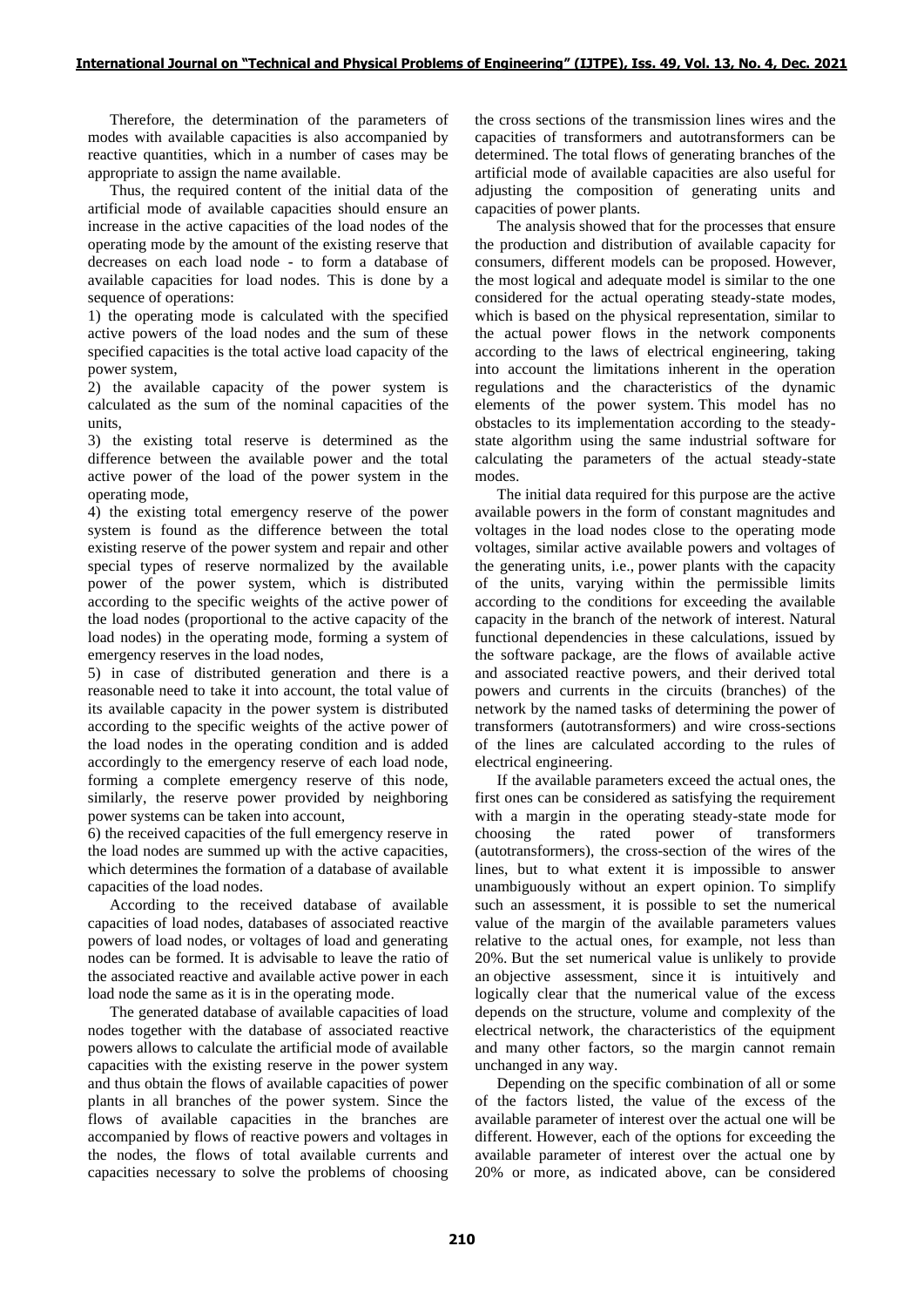acceptable and only with a reduced value of the available parameter compared to the actual one by 20% or less, it is expedient to vary primarily the values of the available capacities of power plants and the network structure for delivering available power to the branch under consideration.

Thus, a very natural method of choosing equipment and wire and cable connections in the structure of power systems was designed by comparing the actual and resource (available) parameters as separate units (units, transformers, autotransformers, converters, wire, cable, bus connections, switching devices), so and complexes of these units (power plants, substations, distribution and conversion devices).

The described mode process of setting and forming available capacities in network elements has been tested for one of the power systems without taking into account connections with neighboring power systems and the absence of distributed generation when using energy calculation by the next software as Mustang, Dakar, and Microsoft Office modules. The balancing of operational and artificial mode was conducted in DAKAR software for Tyumen region power system (Figure 1). The Tyumen region is located in Siberia, Russia. Tyumen power system consists of five power plants with a total installed capacity of 13856 MW; the main industrial consumers are oil and gas companies with a power demand of about 87% of the power generated.



Figure 1. Map of Tyumen region, Russia [11]

The procedure of available capacities distribution may be described in the next steps:

1. Preparing the data depends on the digital arrangement of operational control units with professional software. 2. Initial data: power system nodes  $\approx$  1200, load nodes  $\approx$ 1100, network branches  $\approx$  2000.

3. Database of operational condition active and reactive powers of load nodes, expected result - active and reactive powers of network branches.

4. Database of <u>artificial condition</u>  $\approx$  1100 available capacities and reactive powers in load nodes, expected result - available capacity was distributed approximately 2000 branches of the power system.

5. The difference of power magnitudes in operational and artificial modes was from 2% up to 27%.

The distribution of available capacity is necessary with an optimal emergency reserve, because at the same time, the flows of available capacity in the branches of the network, as a rule, are greater than with the existing emergency reserve, and the design and operational development of power systems tend to bring them to the natural status of the optimal emergency reserve, based on the reliability index (probability of any shortage).

The costs of maintaining and operating the capacity reserve are very huge. Therefore, the optimal reliability index of power systems should set based on the minimum amount of costs for the maintenance and operation of the emergency power reserve and damage from emergency under-supply of electricity. It is obvious, that the greater the reserve capacity in the power system, the higher its reliability and the lower the probability of a power shortage or a reliability index. Given the optimal reliability index and the existing emergency reserve, it becomes possible to approximately determine the optimal emergency reserve.

### **5. CONCLUSION**

The proposed approach to separate consideration of the actual power and available capacity of power plants with distribution in the power system network according to the laws of electrical engineering by means of modern software makes it possible to practically ensure the formation of their actual and available active and apparent powers and currents in each element and network subdivisions of a specified chosen area. It is shown that the available capacities can be calculated and distributed over the network according to the same methods as the actual ones, but the initial data must be replaced by those available or located in the generating units and the actual ones in the load units.

Based on the available values in the branches and nodes of the network of the system mode with the available capacities, it is possible to represent, evaluate or calculate the maximum:

- available capacities of power plants - according to the flows of active available capacities of the generator nodes of the network;

- cross-sections of wires of lines and cable cores, rated currents of switching devices - according to available total currents of network branches;

- throughput capacities of transformers and autotransformers - according to the flows of the available apparent capacities of the transformer branches of the network.